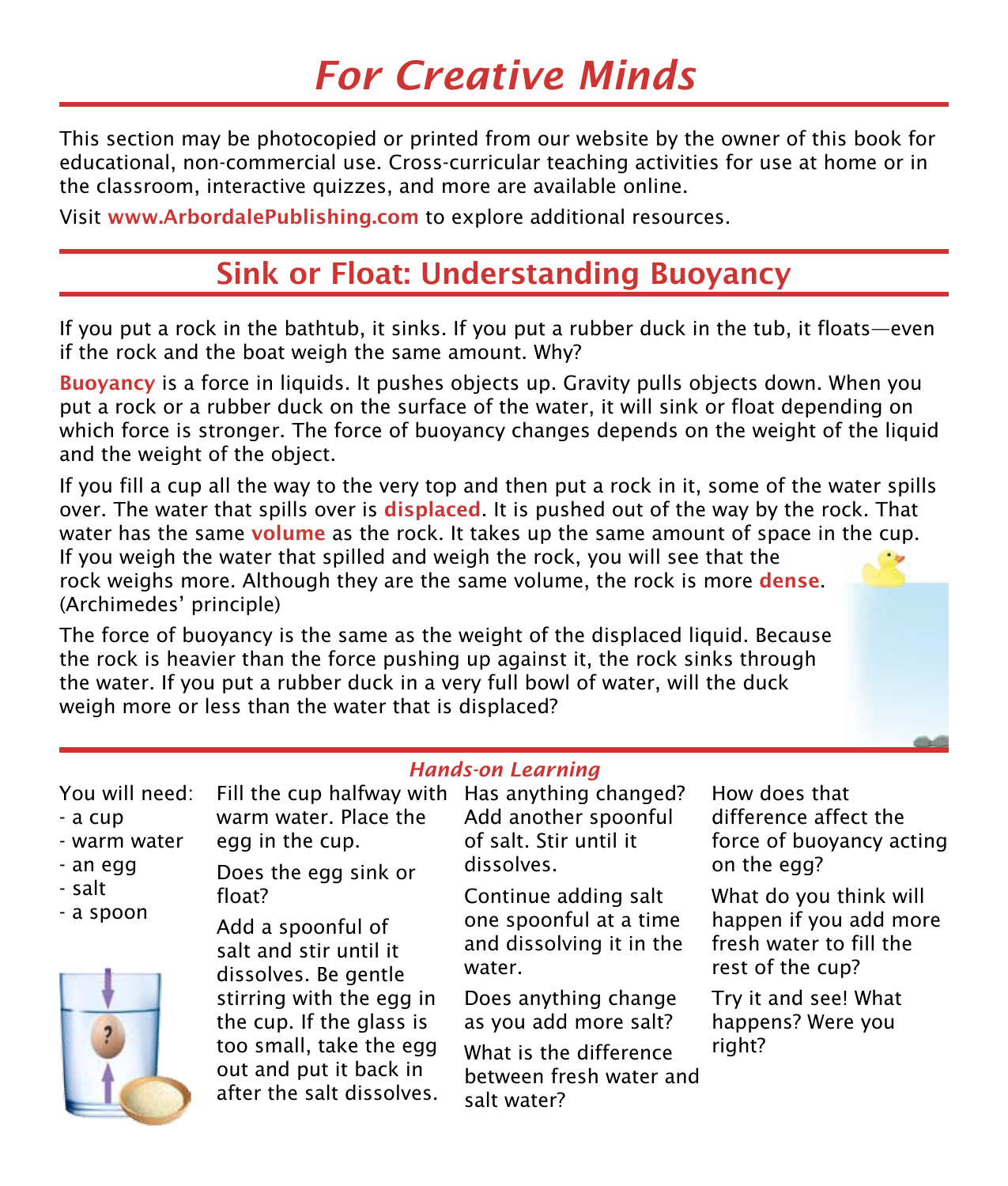## Using Scales

How much does an elephant weigh? How much does a car weigh? How much do you weigh? How do you know?

A scale is a tool used to weigh things. It measures gravity's pull on an object.

Today, scales are common, high-tech devices. Modern scales provide very accurate measures almost instantly. But this has not always been the case.

A mechanical scale uses a simple machine, a lever, to compare two weights. A lever is a rod that pivots (turns) on a fixed point, called the **fulcrum**. One side of the scale holds a known weight, called the reference weight. The other side holds the object being measured.

You can find the weight of the object by changing the reference weight. You can add or remove reference weights until the lever balances out. Or you can move the reference weight along the lever. The farther a weight is from the fulcrum, the more **force** it has. Like an adult and a child on a seesaw, the scale can balance out when the lighter weight is farther from the fulcrum.

Chong used a mechanical scale and the principal of buoyancy to weigh an elephant. He put the elephant on a boat and marked the water level. Then the servants filled the boat with rocks until it sank to the same line as when the elephant was on it. They weighed each rock and Chong added the weights together. These rocks combined weighed the same as the elephant, because they both made the boat sink to the same level in the water.

Today, elephants are weighed on giant, digital scales.

This scale measures weight in pounds. Callee weighs 7825 pounds. This is the same as 3549 kg or 7098 jin.

Does Callee weigh more or less than the elephant in this story?



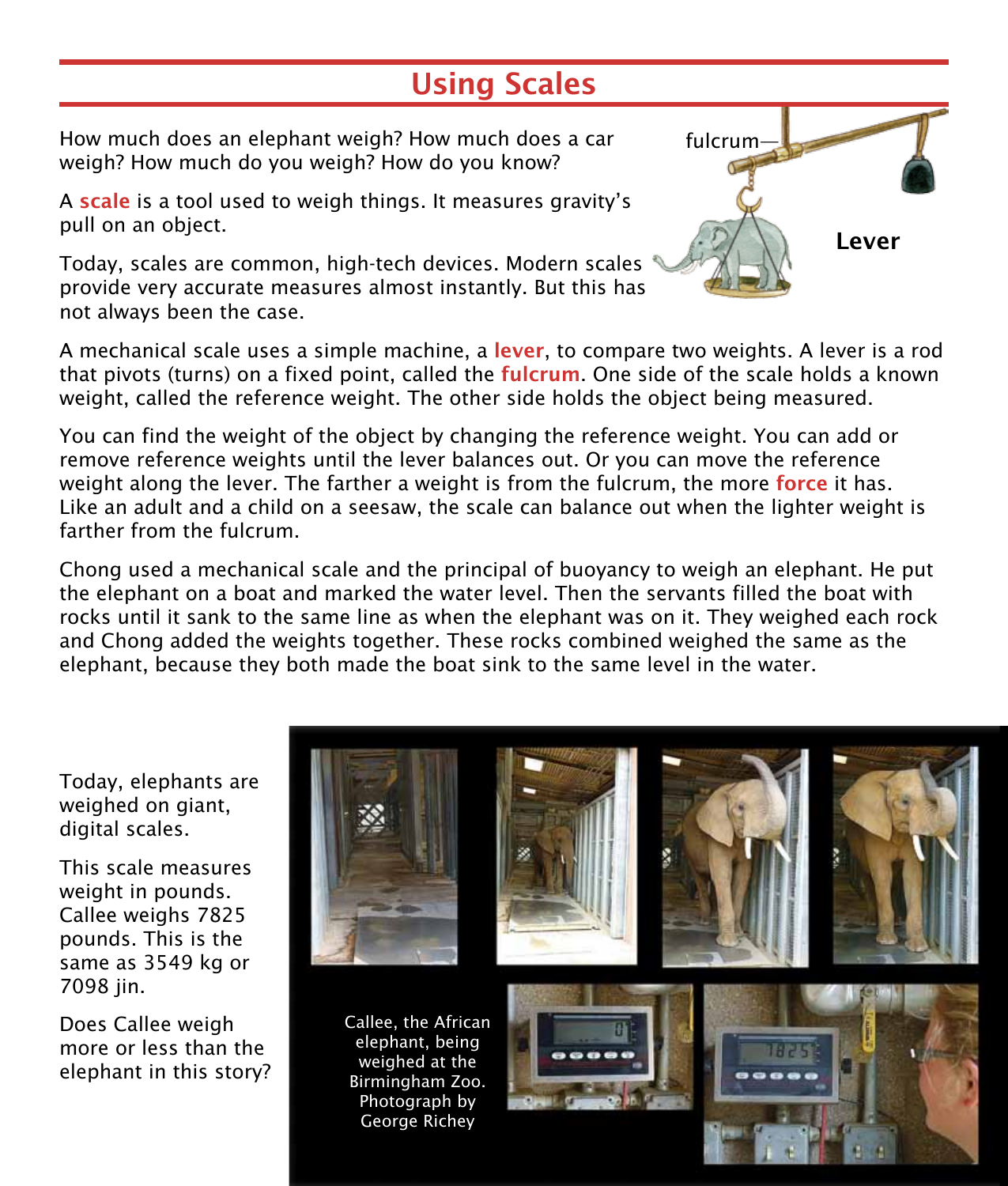## Cao Chong in History

Cao Chong was born in 196 AD, near the end of the Han Dynasty. By the time Chong was five years old, people said he was as smart as an adult. When an elephant arrived as a gift from the Wu Kingdom, Chong used the principal of buoyancy to weigh the large animal.

Chong's father, Cao Cao, was the chancellor (another word for Prime Minister) of Han. The emperor at this time, Emperor Xian, was a young man. Cao Cao ruled in the young emperor's name, but never tried to take the title of "emperor" for himself.

After Cao Cao died in 220, the Han Empire split into three kingdoms. These were the Wei Kingdom, the Wu Kingdom, and the Shu Kingdom. Seventy years later, a historian named Chen Shou wrote the story of Chong and the elephant in his history book, called the *Records of the Three Kingdoms*.



Three Kingdoms, 220 AD

Cao Chong's name is sometimes written as Chong Cao. His given name is Chong, and his family name is Cao. A given name is the name that refers to one individual person within a family. A family name, also called a surname, is shared by people in the family to show that they are related. In Chinese tradition, the family name comes first and then the given name. In American tradition, the given name (first name) is followed by the family name (last name).

*What is your given name? What is your family name?* 

#### *Things to think about:*

- 1. Is Cao Chong a historical figure or a fictional character?
- 2. How long ago did Cao Chong live?
- 3. How do you think Chong's life was different from yours?
- 4. How do you think Chong's life was similar to yours?
- 5. Do you and Chong have anything in common?
- 6. Have you ever come up with a solution for a problem? What was the problem? How did you solve it?



On June 1, 2008, International Children's Day, the Chinese government issued stamps to celebrate Cao Chong, the child who figured out how to weigh an elephant.